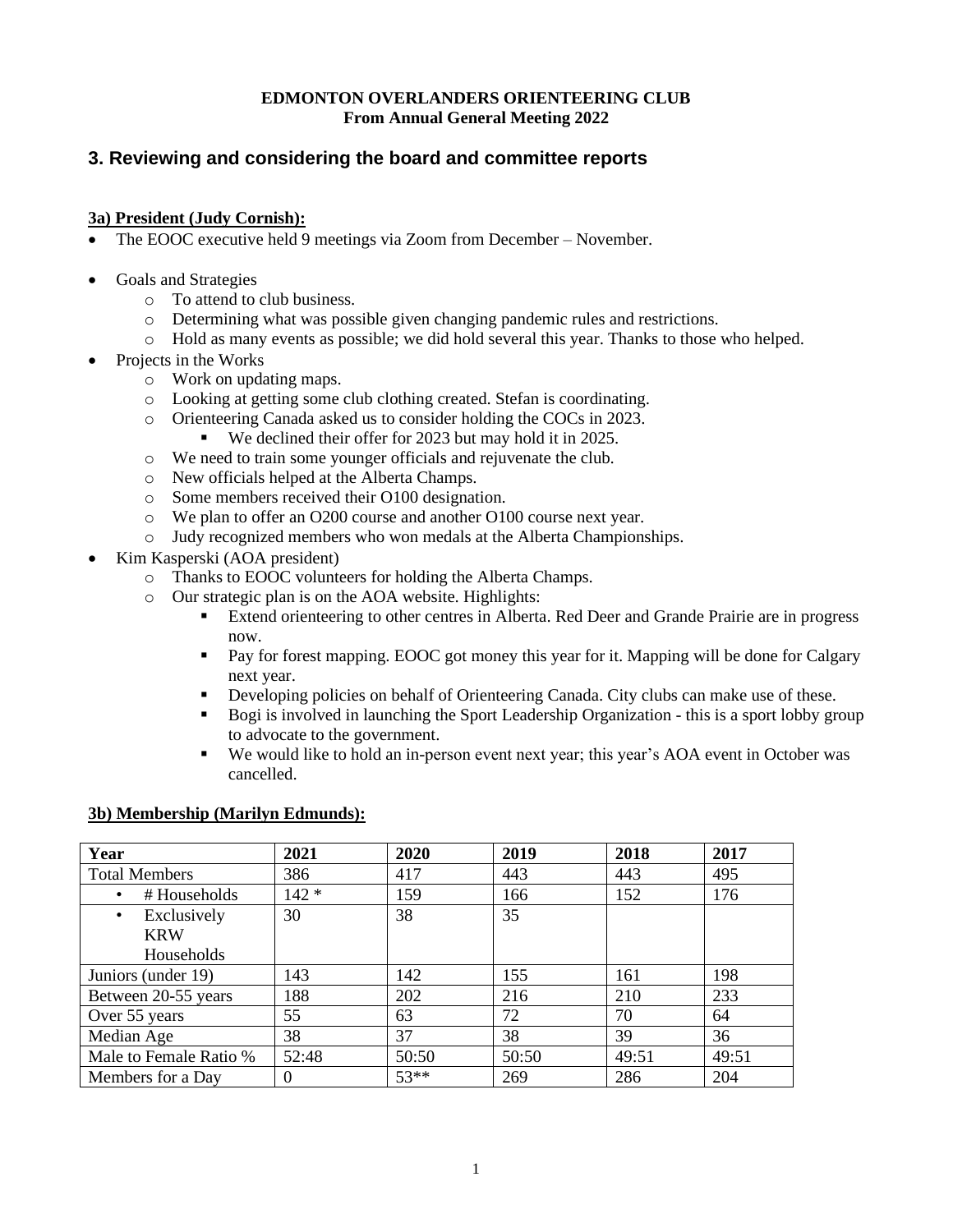• \*49 households were new members this year. Of those, 18 households were also KRW families.

# **3c) Events Coordinator (Greg Yarkie):**

- Scheduling has been difficult again this year due to Covid19. Started out the year with schedule in mind but soon it was obvious that it could not be started with the opening of spring. Once again, Geraint rescued us with several training events at Dalmuir, Blackfoot and around the city parks, using the phone App MapRun6. We have continued to use this app method throughout the year.
- In July, I decided to run nine regular in-person Wednesday park events with COVID protocols (such as members only, pre-registration, staggered check-in, and declaration of health forms). The turnout for these events was about 30 to 40 at each (except when it rained!) but in a way satisfying after so long without meeting familiar faces.
- The major accomplishment this year was the Alberta Orienteering Championships held on the Beaver Lake map near Caroline, AB. This was designated as a Canada Cup event with the purpose of training officials for upgrading their qualifications for future major events. There was a mini-sprints training event prior to this, to practice 3-line starts - great fun for the 28 members who joined in.
- Late in October we had a long Score 'O' at Blackfoot that was very popular with the 25 participants expressing their delight. And finally, we had a night O at Laurier Park with a few hardy souls braving the dark on the Halloween weekend.
- Personally, I participated in 21 separate events that were presented online using MapRun6, many of which were organized on short notice to those who were showing interest.

## **3d) Communications (Marilyn Edmunds):**

- Emails were sent to members who agreed to receive them, with details about club events and notification of events outside the Edmonton region, plus other information of interest to orienteers.
- Incoming emails and phone calls were redirected as appropriate.
- The club website was kept up to date. Allison continued to maintain our Facebook page.
- Marilyn also calculated and recorded the club stats for attendance at club events.

# **3e) Schools Program/Kids Run Wild (Peter MacKenzie):**

# **Schools**:

- Dorothy, with volunteer help from Peter Gwinner (26 sessions), Anton Goulko (6 sessions), Drew Penner (2 sessions) & Evan Penner (1 session) facilitated 63 school/Community sessions over 52 days, most of which took place this fall.
- Twelve (12) classes took part in Multi-day programs
	- Shortest multi-day program was three sessions (9 classes)
	- Longest multi-day program was four sessions (3 classes)
- Eleven additional school sessions are currently scheduled for November/early December
	- #'s include cadet/guide sessions  $& 3$  birthday parties

### **Schools Program by the Numbers:**

- Total Sessions: 63
- Total Students: 3338
- Unique Students: 2674
- Total Revenue: \$11,860

# Location of sessions

- Edmonton: 39
- Fort Saskatchewan: 7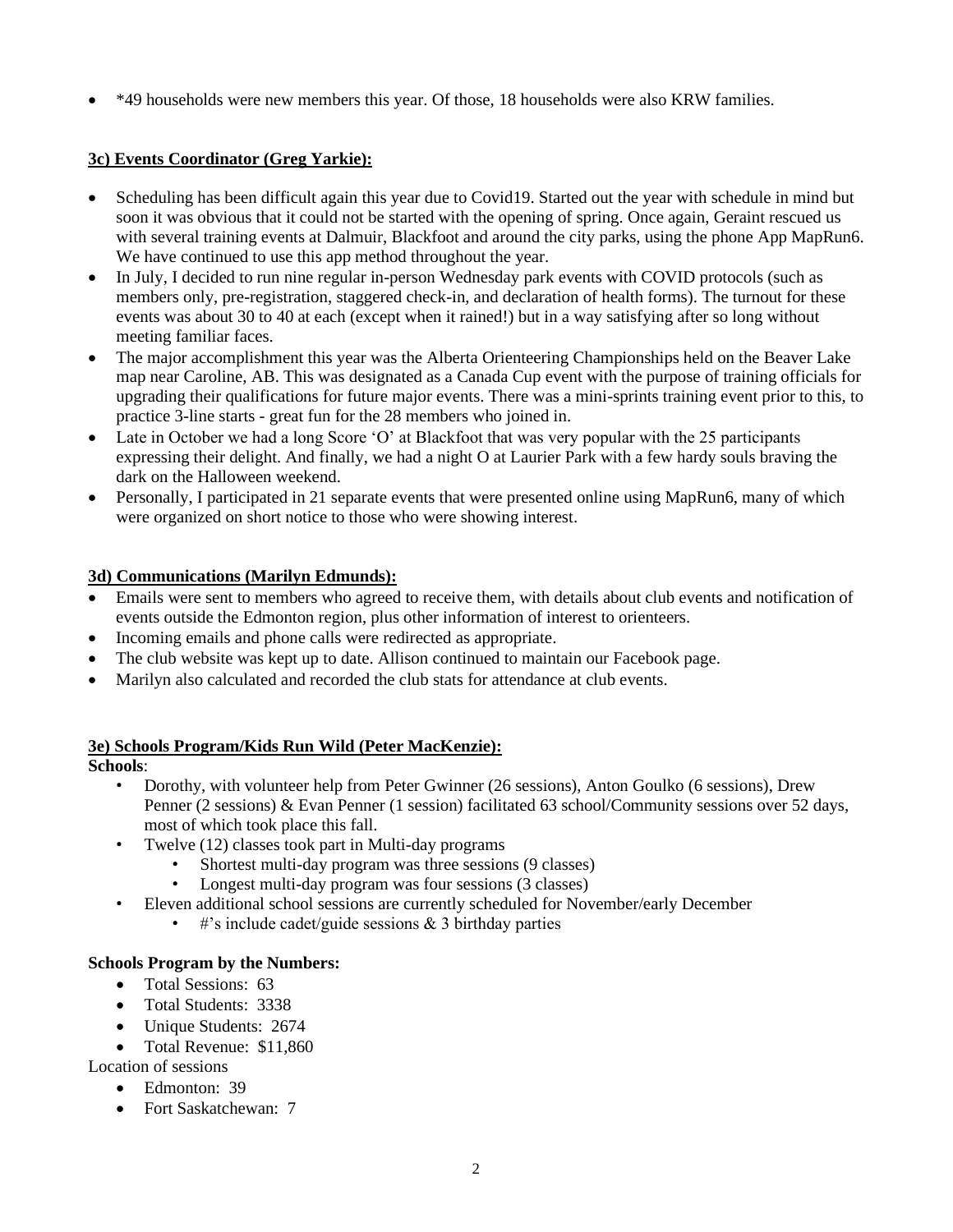- Leduc: 2
- St Albert: 7
- Sherwood Park: 6
- Spruce Grove: 1
- Stony Plain: 1

# **Largest School/Community Events for 2021:**

- EPSB XC Race (September 21, 2021)
	- o 615 total Junior High participants
	- o \*\* Special thank you to Aleksey Goulko, Anton Goulko, Barb Abday, Geraint Edmunds, Marilyn Edmunds, Mary-Lou Hogg, Michelle Hebert & Peter Gwinner for volunteering at this event.
- Rosenthal's Haunted Hunt (October 30, 2021)
	- $\bullet$  623 participants (U12: 317, Teens: 6, Adults: 300)
	- o \*\* Special thank you to Aleksey Goulko and Anton Goulko for volunteering at this event.

## **Promotion Events:**

### **Free Try-it sessions** (Thank you Aleksey, Anton, Drew & Peter G.)

We ran three free try-it sessions this year, unfortunately all sessions had low attendance numbers.

- Strathcona Wilderness Centre (July): 8 Participants (5 youth, 3 adults)
- Strathcona Wilderness Centre (August): 27 Participants (18 youth, 9 adults)
- Rosenthal Community League (September): 23 (18 youth, 5 adults)

## **Town of Morinville**

Throughout May and June, the City of Morinville hosted free orienteering activities

• Youth week (May 1 - 7): 17 youth participants

Park & recreation month (June): 57 participants (40 youth, 17 adults)

# **Kids Run Wild Program**:

Winter KRW Programs (Thank you Anton Goulko for volunteering)

• 24 registered participants (Attendance included a total of 28 youth, 14 parents)

- Spring KRW Programs (Thank you Anton Goulko for volunteering)
- 27 registered participants (Attendance included a total of 32 youth, 20 parents) Summer KRW Camps
	- 19 participants registered for Summer camps (Total Attendance: 21 youth, 4 parents)
	- \*\* half of the July sessions were rescheduled due to thunderstorms
- Fall KRW Programs (Thank you Anton Goulko for volunteering)
	- 36 registered participants (Total Attendance: 42 youth, 28 parents)

### **Community League KRW Programs**

Secord Spring KRW Program (thank you Anton Goulko for volunteering)

- Secord ran a four week program in March on Sundays
- 11 registered participants (Total Attendance: 15 youth, 8 parents)

Rosenthal Spring KRW Program (thank you Anton Goulko for volunteering)

- Rosenthal ran a 6 week program in April/May on Sundays
- 11 registered participants (Total Attendance: 13 youth, 8 parents)

Capilano Summer KRW Program (Thank you Aleksey Goulko, Anton Goulko & Evan Penner for volunteering)

- Capilano ran a 6 week program Tuesday evenings throughout July/August<br>- 17 registered participants (Total Attendance: 18 youth 9 parents)
- 17 registered participants (Total Attendance: 18 youth, 9 parents)

# **3f) Field Training:**

• N/A for 2021. Angela will be doing more events post-COVID, hopefully next year.